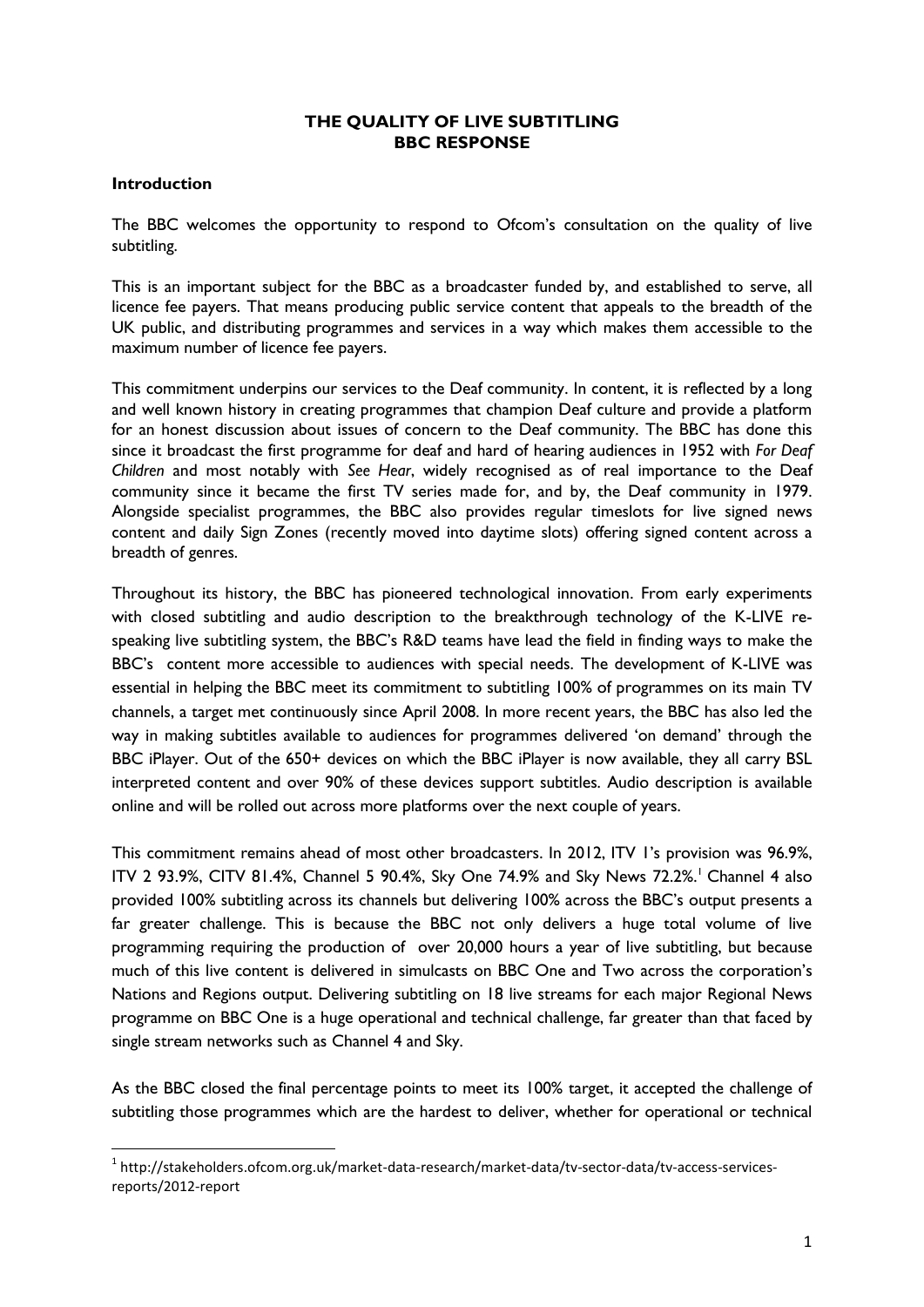reasons. Once the target was met, audiences understandably shifted their focus to demanding greater accuracy but in doing so, it is often forgotten quite how far this service has come in such a relatively short time.

Because of how the BBC is funded and its public interest mission, it is right that it should be ambitious in ensuring the breadth of its content is universally accessible and creates a shared experience. The depth of BBC provision in content and access services for the Deaf community, alongside the greater demographic balance towards the elderly in the hard of hearing (a cohort that consumes the BBC relatively more than other age groups) means that the consumption of BBC content and services by the Deaf community is greater than for other broadcasters. This exposure to BBC content is reinforced by the long history of strong ties between the Deaf community and the BBC as a platform for Deaf culture. As a result BBC content is more scrutinised than any other, and is – rightly – subject to higher expectations.

#### *The BBC's commitment to subtitling quality*

In seeking to meet and build upon these expectations, the BBC has performance measurements in place with its access services provider, Red Bee Media (RBM). Whilst the accuracy of live subtitling currently averages 98%, we are not complacent and continue to seek to improve upon this. For example, we anticipate that the introduction of *Subito*, RBM's new live production tool, will be an important step and also believe that new contractual arrangements with RBM, effective from January 2014, will also drive up overall quality. However, while accuracy has steadily improved over the years, the BBC also feels that it is important to manage audience expectations and it believes Ofcom has a role to play here. As Ofcom's consultation document clearly shows, producing and delivering live subtitling is an extremely complex operation and due to the limitations of existing technology, it can never be 100% accurate.

Key performance indicators require RBM to report each month on their delivery against subtitle availability and accuracy. A service credit regime is also in place to incentivise the supplier to meet their targets. The new contract includes additional KPIs, and existing targets for availability and accuracy have been increased, alongside a tougher service credit regime.

Performance management of the subtitling team is very important. Subtitlers must consistently achieve 97% live accuracy before they are allowed on air. The output of all subtitlers is measured four times a month by peers and line managers. This involves conducting textual reviews of 15 minute sections from a variety of live programmes. As well as accuracy, they check for completeness of the subtitles against the expected word-count. Subtitlers also have monthly catch-ups with their line managers at which statistics about their accuracy are discussed and targets reviewed. Remedial training is given, if required, and they have well-established performance management procedures for anyone who may not be responding to the remedial training. All staff are incentivised financially to become ever more accurate and productive.

Further developments in technology should present new opportunities to deliver higher quality subtitling in future. In this context, RBM's new live production tool *Subito* sees re-speakers moving from *ViaVoice* speech to text software to *Dragon Naturally Speaking* and their stenographers from *Steno32* to *CaseCatalyst*. Both of these applications are fully integrated into *Subito*. Additionally, RBM have been working with their development partner to minimise the text-to-air release rate of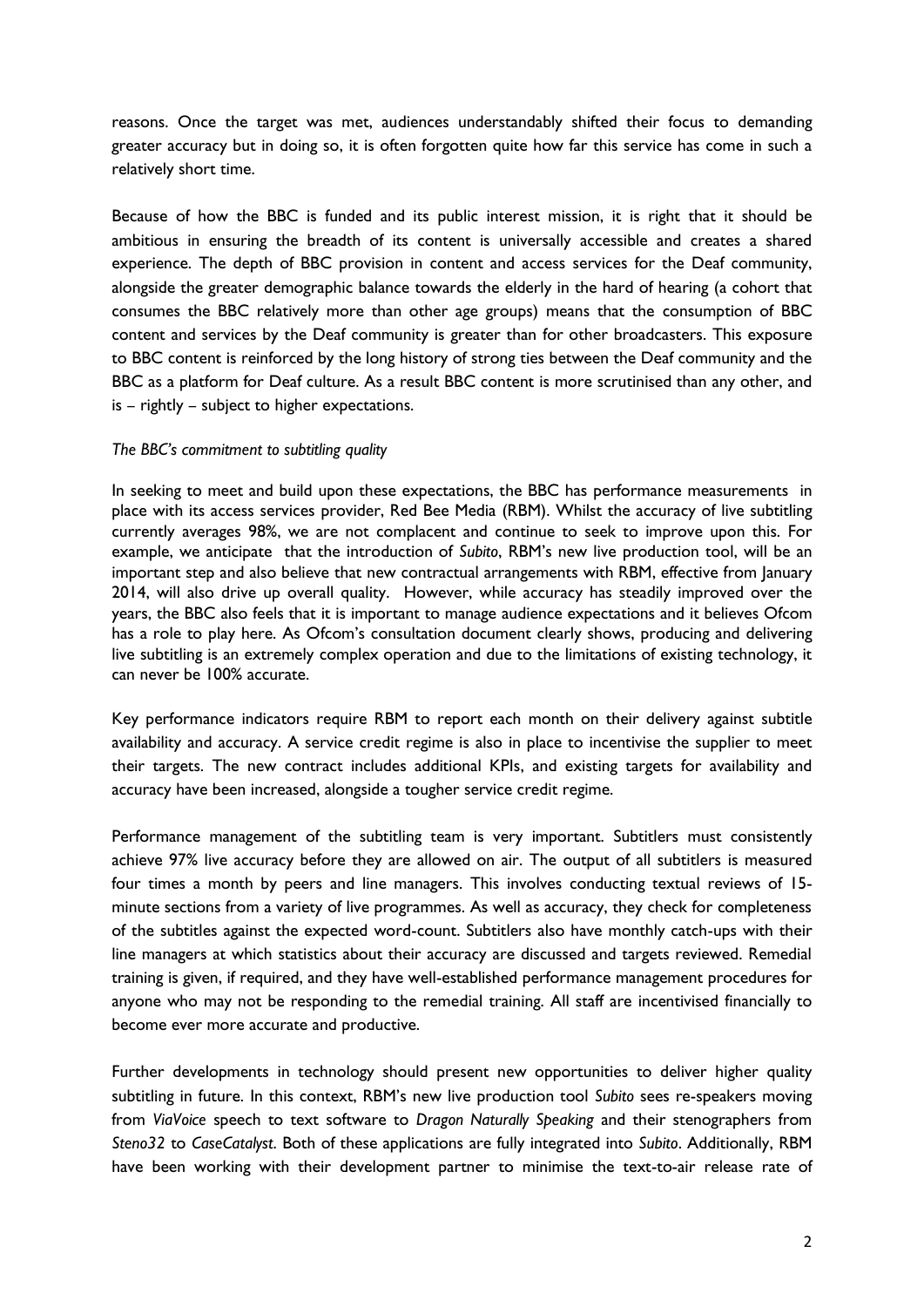subtitles whilst maximising the benefits of Dragon's inbuilt contextual awareness and these two things, combined with greater re-use of existing Newsroom text, will deliver significant improvements in live subtitling quality. Within the BBC, TV Operations is also working with BBC Journalism to improve the delivery of News scripts, running orders and video packages to the Red Bee subtitling team.

Alongside RBM's monitoring of its own output, the BBC has since July 2008 run its own programme of spot checks on a selection of live and pre-prepared subtitle files each month. For all programmes selected, forensic analysis is carried out to assess the accuracy of the files as delivered to audiences. Subtitles are assessed against the broadcast media and the resulting reports are shared with RBM management, who in turn distribute them within their teams.

In addition, the BBC is actively supporting RBM in its work with the EU Bridge project. One of the aims of this project is to explore to what extent automatic speech recognition might be used to assist the subtitling process in future. The BBC has agreed to provide access to the audio and subtitle files of some weather and travel bulletins to assist RBM and its academic and technology partners within the project in exploring the possibilities here. The BBC hopes this project will lead to greater efficiency and enhanced quality on screen through, for example, automated wordlist generation.

Our expectation then is that technological developments such as those referenced above should continue to be the key route to enhancing live subtitling quality. The BBC's own measurements framework provides sufficient information in planning its own subtitling provision and identifying where issues need to be addressed as a broadcaster. It is not clear that another measurements framework, as outlined in the consultation response, would add to this existing framework, given the limitations of any proposed methodology in being able to provide reliable data for a comparative purpose. This then raises questions of whether the proposed additional framework is a cost-effective approach.

# **The aims and approach of improving subtitling quality**

Exploration of how subtitling quality can be improved is a welcome aim. However, in answering the questions of the consultation, some important limitations in the proposed measurements framework emerge. Key considerations of the proposed approach would include:

- o Ensuring a consistent methodology across all broadcasters, suppliers and output
- $\circ$  It would be necessary for Ofcom, not individual broadcasters, to undertake the analysis under an agreed methodology and with due transparency, with broadcasters having a right to reply and provide feedback on the methodology prior to publication. This would be necessary to provide assurance to charities, the community and broadcasters that the measurements are all being undertaken objectively by a disinterested party.
- $\circ$  A prior assessment of whether the sampling creates a 'luck of the draw' scenario this creates direct challenges to the proposed approach's capability of delivering meaningful comparisons when broadcasters have commitments of varying complexity. This would require consideration of how an objective approach to selection of samples within a set framework that is consistent for all broadcasters may be achieved. One means may be samples of regular opening news bulletins across broadcasters across a set time period. The opportunity for selectivity should be minimised to promote greater fairness.
- $\circ$  An estimation of the costs of all proposals that emerge, and an objective assessment and validation that these are proportionate.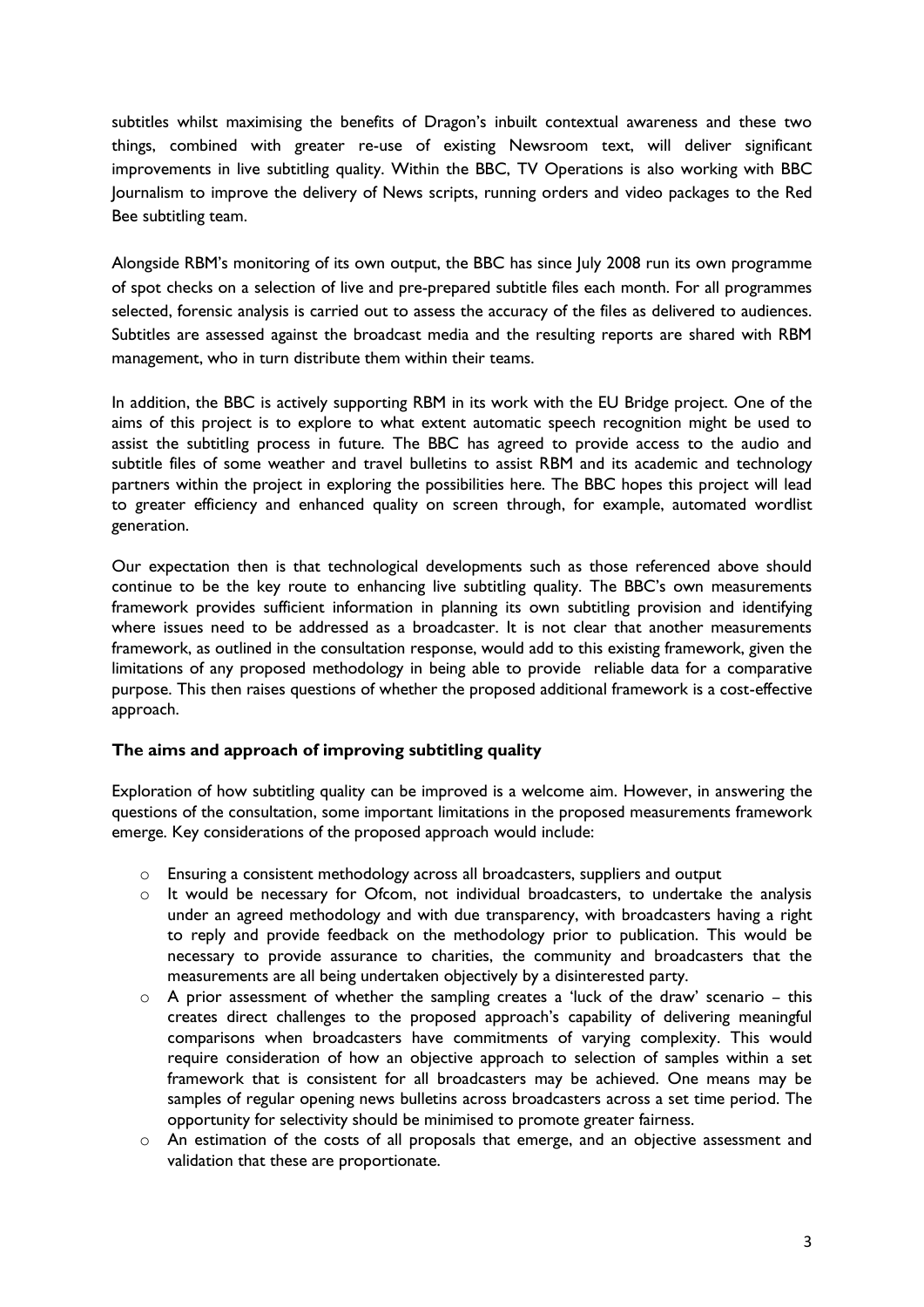- $\circ$  In addition to understanding proportionality, the approach should be properly informed by professional, independent and representative market research using qualitative and/or quantitative research methodologies
- o Ensuring that the range of metrics recognise that there are often trade-offs between the different areas such as speed and latency
- o Whether the approach would tangibly add to the existing performance measurements framework undertaken by broadcasters if the additional framework set out in the consultation framework cannot provide a reliable basis for comparative purposes.

The clear limitations of the proposed approach in identifying and helping to address subtitling users' concerns as outlined later in this response indicates the benefit of potentially a broader strategy than the proposed measurements framework. As a package, we would suggest that this may include:

- o Professional standard qualitative and quantitative research commissioned by Ofcom as part of the review, in line with the standard of Ofcom's output in other policy areas. This is discussed in more detail later in this response.
- o Following the Parentport model, the creation by Ofcom of an easily accessible one-stopshop hub for complaints and information to provide an enhanced feedback mechanism. This would include advice and guidance on useful details to include in complaints to the relevant party to make sure that they can be properly investigated, as well as a revised list of devices that are compatible with the access services of the most popular on-demand and linear content providers to inform consumers. It would include broadcasters, set-top box manufacturers, and potentially other parties involved in accessibility for content valued by audiences. Given that some of the issues identified by Ofcom, such as speed, also relate to set top box manufacturers, then enhanced complaints mechanism should be more effective at helping address this area than the proposed approach in the consultation document
- o A basis of strengthened direct dialogue between broadcasters, charities and their memberships.

These initiatives may provide a more effective basis for identifying and addressing the concerns of the Deaf community.

In particular, the consultation document highlights the lack of professional standard qualitative or quantitative research on the viewing experiences of subtitling users. As a methodology, the SurveyMonkey report cited and used in the consultation document<sup>2</sup> is not a sufficient basis for an empirical understanding of the Deaf and hard-of-hearing attitudes on this area. 580 self-selected respondents, with questions written by a lobbying organisation, with no weighting either by demographic or viewing habits, cannot be considered to be representative of the total hard of hearing and Deaf community of an estimated 10 million in the UK.

The survey does not meet the professional standards in methodology that in other areas Ofcom usually commissions by market research organisations, and should not be used as an evidence base.

As part of this review then, it would be a valuable contribution for professional standard qualitative and / or quantitative research to be undertaken that can accurately gauge the priorities of the Deaf and hard-of-hearing community, and test the degree to which access services distort the community's concerns compared to the wider UK public's concerns about their TV experience (such as repeats or a perceived 'lack of variety'). This should be an important part of Ofcom's work

<sup>2</sup>Referenced report here:

1

[http://www.actiononhearingloss.org.uk/~/media/Documents/Policy%20research%20and%20influencing/Research](http://www.actiononhearingloss.org.uk/~/media/Documents/Policy%20research%20and%20influencing/Research/Getting%20the%20full%20picture/A0609GettingthefullpictureRev4.ashx) [/Getting%20the%20full%20picture/A0609GettingthefullpictureRev4.ashx](http://www.actiononhearingloss.org.uk/~/media/Documents/Policy%20research%20and%20influencing/Research/Getting%20the%20full%20picture/A0609GettingthefullpictureRev4.ashx)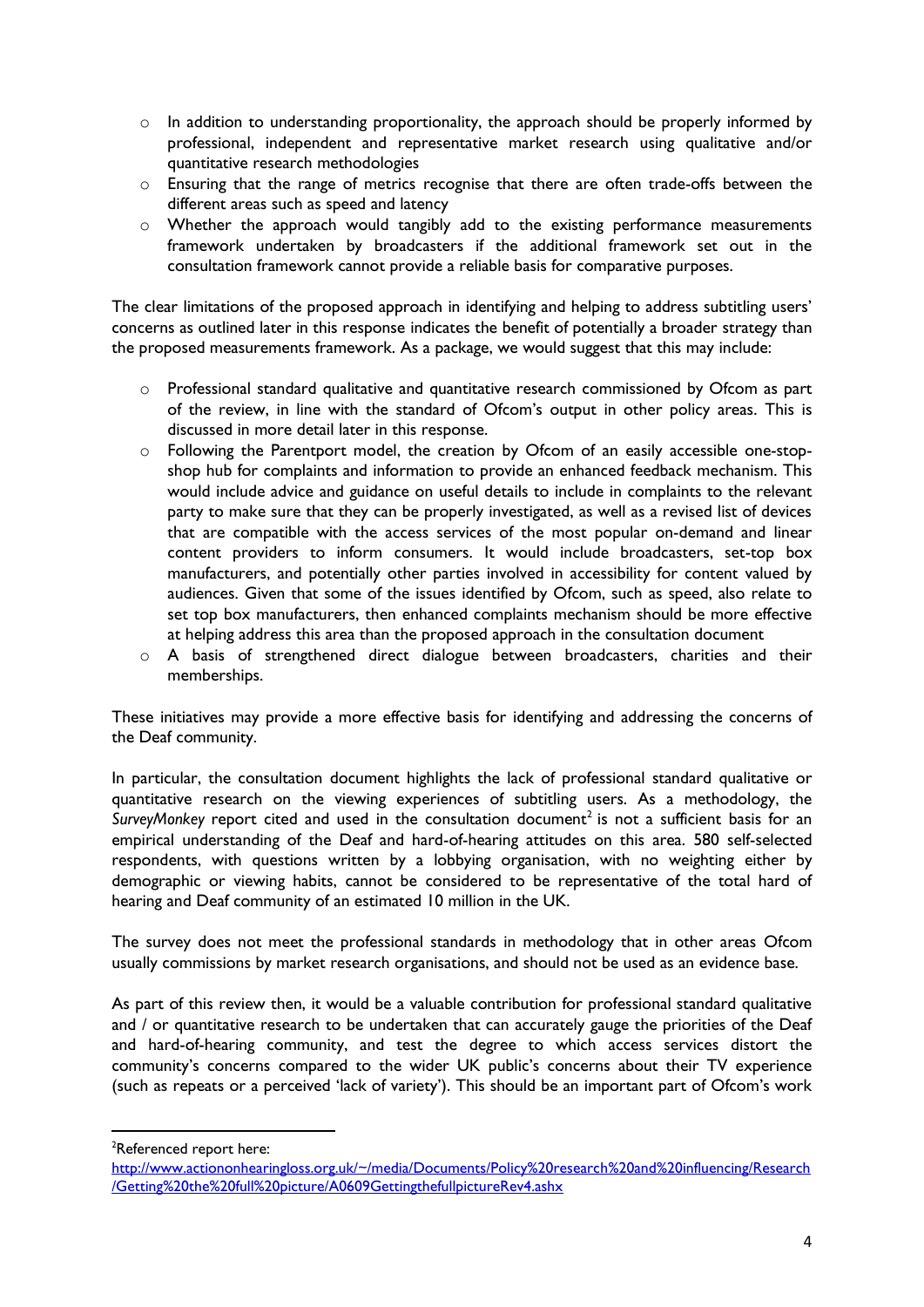in this area. This should be undertaken prior to consideration of changes to the present regulatory framework.

It also emerges from the consultation that enhanced feedback mechanisms may in addition be desirable. For example, on subtitling speed, our own spot checks over the past year have not observed any live subtitles produced at speeds above 170 wpm – not absolute proof that it never happens (as with any proposed approach with a limited sample), but indicative that it is very rare. If the issue is viewers experiencing subtitles appearing/disappearing on screen too rapidly, then it is more likely to be a temporary technical failure in one part of the production process or the manifestation of a set-top box problem.

In order to enhance the present complaints framework, it may then be useful to adopt a similar approach to 'Parentport', an initiative that has notable success as a one-stop-shop for complaints by parents about a range of media concerns. There may be merit in adopting this model for the disabilities community, with guidance on where to go with complaints for broadcasters, set-top box manufacturers and other services; advice on useful information to include in complaints (in the case of broadcasters, this would include details such as the receiver type and make, the digital platform used, and obviously the programme, channel (HD or SD stream?) and the region they are watching in; and a periodically revised list of devices that are compatible with the accessibility provisions of popular services.

The BBC greatly values its relationship with the disability charities and regularly meets with them for round table sessions. We would be happy to discuss with charities the possibility for strengthening this engagement and formalising meetings with BBC managers on a periodic footing, alongside other initiatives to help boost dialogue and shared understanding.

In considering the questions below, the proposals as set out in the consultation should be considered with reference to the principles for good regulation as identified by the Better Regulation Taskforce<sup>3</sup>. For example, when monitoring of subtitling quality beyond that already undertaken by broadcasters is considered, clear issues on proportionality emerge in attempting to develop a methodology that provides meaningful comparisons. On accountability and targeting, the package of measures that this response suggests above – a one-stop-shop for complaints and guidance that includes both broadcasters and set-top box manufacturers, alongside professional research into the views of the audience and strengthened dialogue with charities – seems more effective. Analysis of the proposals also indicate significant challenges in ensuring consistency and transparency, only partly addressed if Ofcom were to lead on the application of an additional measurements framework.

# **Questions for consultation**

**.** 

*Q1. Do consultees agree with the proposal to require broadcasters to measure and report every six months on the average speed of live subtitling in a variety of programmes, based on a sample of segments selected by Ofcom?* 

It would be helpful if a greater level of clarity could be established on the issue identified: whether it is subtitlers producing subtitles at more than 200/wpm, or viewers experiencing subtitles appearing/disappearing on screen too rapidly. If it is the latter, then it is considerably more likely to be a temporary technical fault in the production chain or the manifestation of set-top box problems (e.g boxes buffering subtitles, then releasing them rapidly).

<sup>&</sup>lt;sup>3</sup> [Principles for Good Regulation,](http://webarchive.nationalarchives.gov.uk/20100407162704/http:/archive.cabinetoffice.gov.uk/brc/upload/assets/www.brc.gov.uk/principlesleaflet.pdf) Better Regulation Taskforce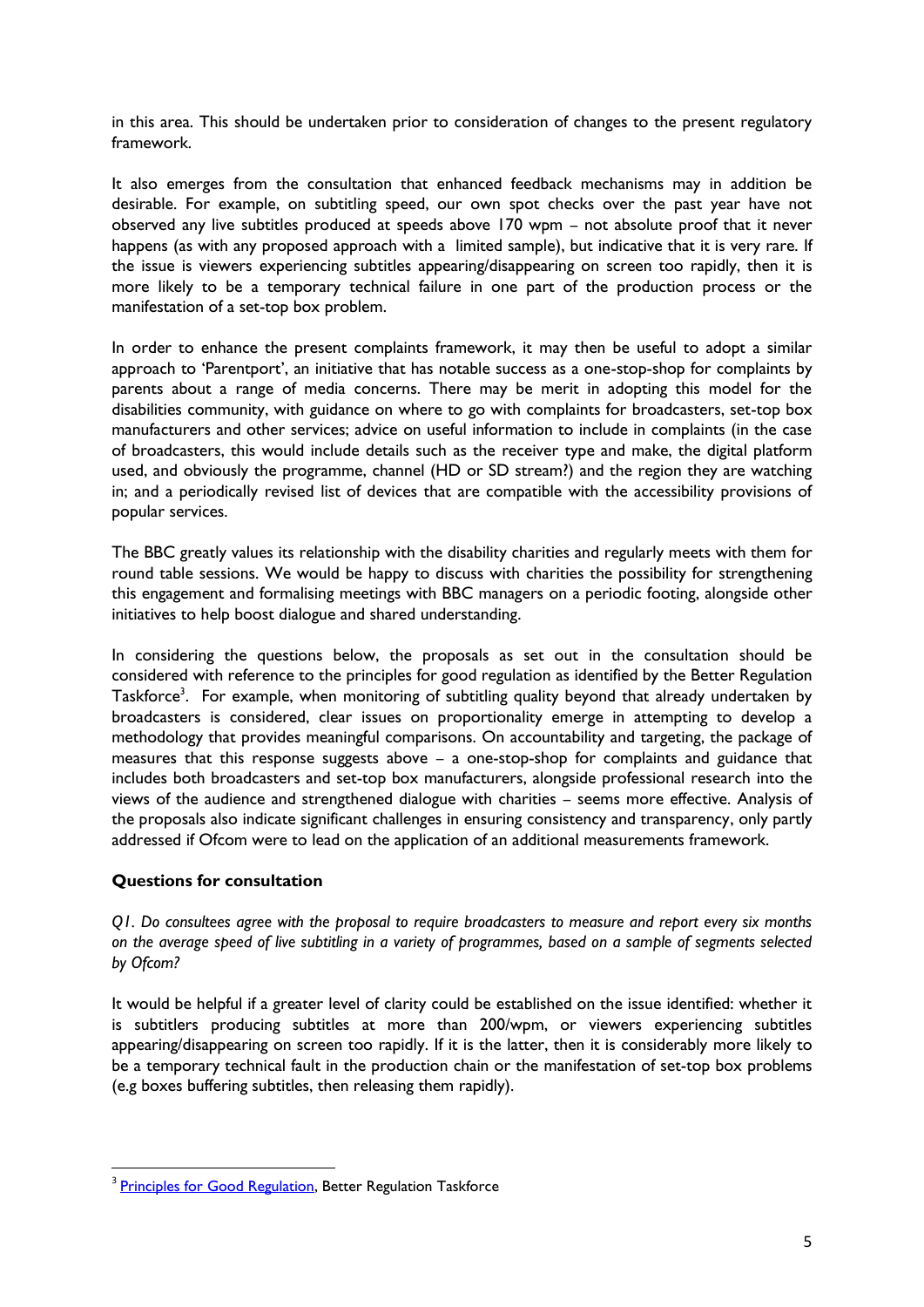Certainly in practice, it is a very difficult feat for a subtitler to subtitle faster than 200 words per minute. Over the last twelve months of spot checks by the BBC, we have not observed any live subtitles produced at speeds above 170 wpm. Complaints regarding speed are also very rare. Of course, this does not suggest it never happens, but it does suggest it may not be simply an issue within the AS supplier or broadcaster's control. We would agree with Ofcom's consultation where it states that 'at a rate of more than 180 wpm, deaf, hard of hearing and hearing impaired readers found it difficult'.

Given the apparent rarity of subtitling speeds exceeding 170 wpm, and that this also concerns settop box manufacturers and not just broadcasters, then there may be a more effective approach than a sample based measurements framework given existing practice on this area. For example, this could be an area where a one-stop-shop for complaints and feedback would be more effective for identifying the source of the issue for users as and when concerns arise.

There is also a question of priority relative to the other metrics discussed in the consultation document. The speed of subtitling has to be balanced against the speed of dialogue in the programme and the degree to which the subtitler is having to edit dialogue to deliver acceptable subtitle speeds. The more editing required, the longer the delay due to 'thinking and processing time.' Ofcom's explanation of the subtitling process within its consultation paper is especially clear in explaining the multiple activities subtitlers have to carry out when producing live subtitles.

Notwithstanding the significant questions about the justification and focus of the proposed measurements framework, there are also several methodological challenges which might make such a regime difficult to implement. These include:

- o Determining a sufficient sample size would be a challenge to ensure a meaningful measurement and avoid random outcomes. If a measurements approach were to be adopted, then a sample size that would give a proper understanding of the scale of an issue with subtitling speed would need to be of such a size that it would be at disproportionate cost, particularly in the absence of professional research on the scale of concern about this issue. This would be against the principles of good regulation as identified by the Better Regulation Taskforce, and highlights a broader concern across the proposed framework.
- o Ofcom, as an objective body that can apply an agreed and consistent methodology, would have to undertake the measurements activity and provide confidence that the same standards of measurement are being used across all broadcast output.

With reference to the principles of good regulation, an approach that may provide greater proportionality, accountability, targeting and consistency would be an alternative mechanism that also includes set-top box manufacturers. This would be the one-stop-shop hub for feedback and complaints proposed earlier in this response, and provide a more meaningful way of helping those users with concerns as they arise.

*Q2. Do consultees consider that broadcasters should be asked to report separately on different types of live programming? If so, do they agree with the suggestions in paragraph 6.19, or would they suggest different categorisations, and if so, why?*

Different genres and types of content can present different challenges to subtitlers. In sport for example, re-speakers undertake specialist training to learn the specific terms and names that relate to that individual sport, whether it is football, darts, curling or gymnastics.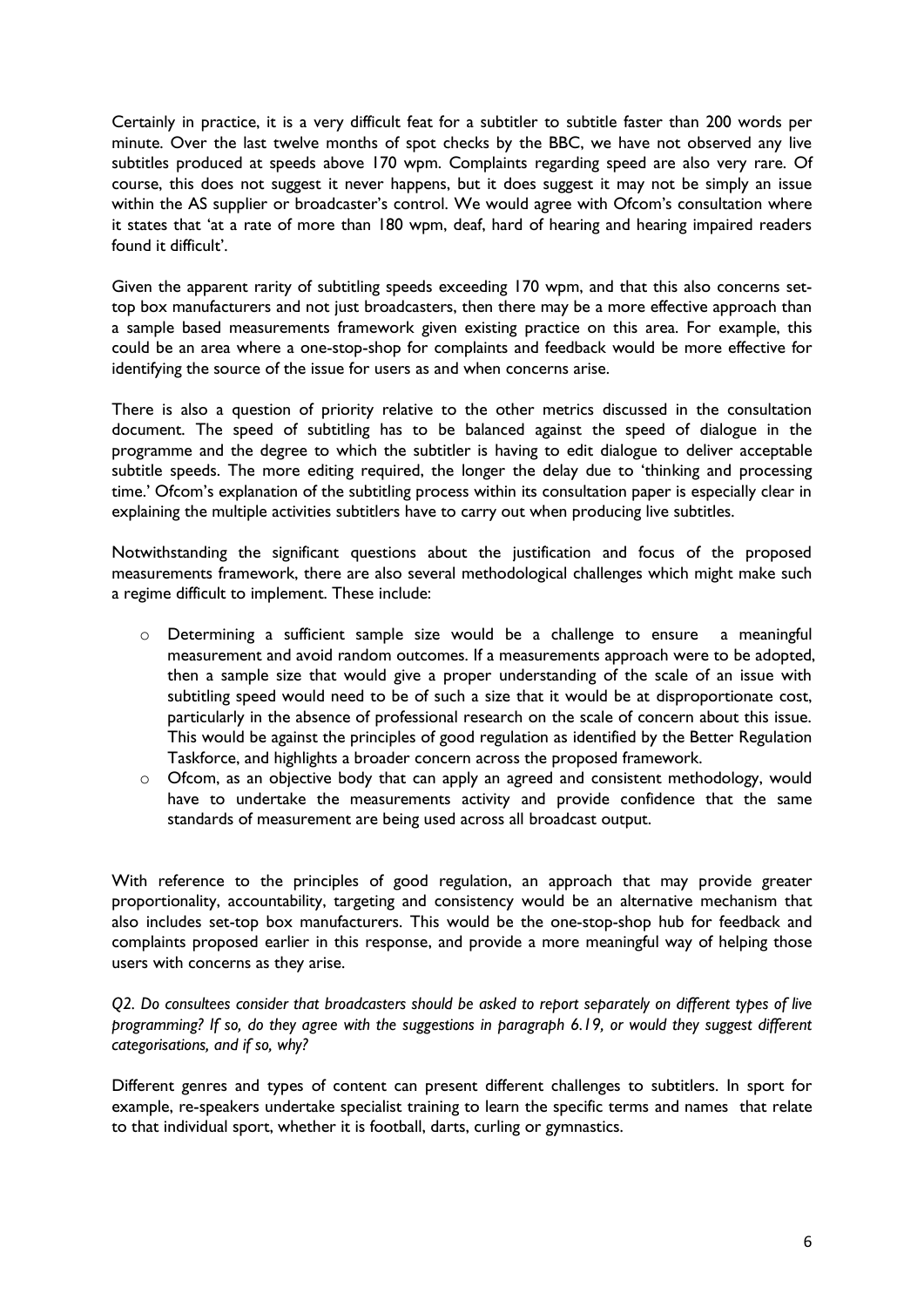In news, broadcasters with public service obligations in regional programming may present unique challenges to subtitlers for example where contributors have very strong accents , or in programmes which include fast-paced, intense one-on-one interviews (*e.g HardTalk)* or heated debate between multiple participants (as often featured on *Newsnight*). Delivering accurate and well-paced subtitles for these programmes is an especially difficult task.

Within each genre then, subtitlers can face a number of scenarios that present different levels of complexity. In addition to genre, consistency in content format (e.g news bulletins are a different challenge to panel debates) should also be an important consideration.

Suggested comparable samples of genre and content form may be:

- News network summaries or rolling news should be relatively easy to compare across broadcasters
- Sport this would require comparisons of the same sport as different sports require very different approaches (e.g football has fast exchanges between 22 players and names; whereas snooker is a slower, one-on-one sport but may involve the use of less familiar technical terms, and motorsport is well known for its fast-paced commentary)
- Entertainment Saturday night talent programmes may make an effective comparison.

To ensure consistency in content form across all broadcasters involved, it is notable that some of these genres would be easier to assess with a more consistent measurements framework than others. News summaries and opening bulletins can provide a more consistent content form than some sports or entertainment formats. In sport for example, different broadcasters hold rights to provide different sports.

*Q3. Do consultees consider that the guidance on subtitling speeds should be reviewed? Do consultees agree that, for the time being, it would not be appropriate to set a maximum target for the speed of live subtitling? If not, please explain why.*

We would agree that the present guidance is sufficient. The likelihood of going above 200 wpm is extremely low (even for programmes with very fast speech e.g *Newsnight* or *Question Time* which often have overlapping exchanges). It presents a significant physical challenge for a re-speaker to exceed that speed. Over the past year, the BBC's own spot checks have not registered any live subtitles produced at speeds above 170 wpm.

*Q4. Do consultees agree that it would not be appropriate at this stage to set a maximum target for latency? If not, please explain why.*

The various causes of latency should be better investigated and understood before one can usefully set a maximum target for latency. The complexity of the broadcast chain and indeed differences in which specific makes of receiver and set top boxes process access services can influence latency as much as other factors which are directly under the AS providers' and broadcasters' control.

Section 5 of Ofcom's consultation document references the observation that broadcasters do not always allocate sufficient bit rate to support the reliable and timely delivery of subtitles. While acknowledging that this is a complex issue, the BBC would like to clarify that it makes every effort to allocate sufficient peak bit rate to ensure there are no delays caused by this issue in the delivery of the BBC's subtitling service. The BBC will continue to ensure that a full understanding of our broadcast chain, composed from our various suppliers, is maintained. Given the complexity of decoding the subtitles by a receiver then further thought should be given as to whether the current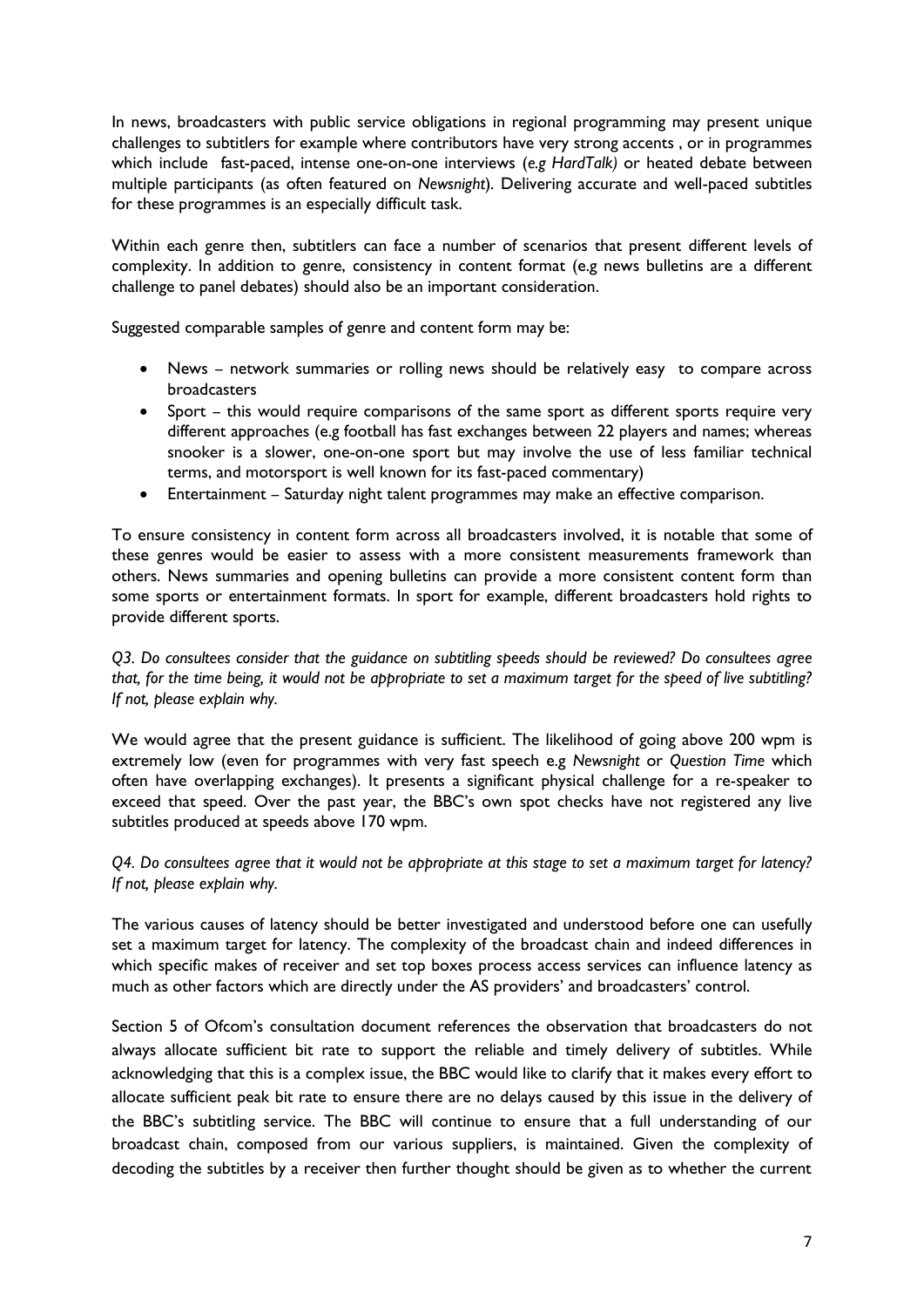receiver compliance regime adequately ensures that product meets the clear standards set out in the DTG D-Book. Additionally, we know that with Connected TVs, subtitles will be delivered in new formats over IP and similar issues of timing accuracy will need to be addressed. Consideration should therefore be given now to the need for compliance standards and testing to encompass these developments.

Of course, broadcasters and service providers do aim to keep latency to a minimum, but within the production domain this has to be balanced against other metrics such as speed and accuracy. The degree to which that balance is struck is often dependent on the content itself; the complexity of the programme is an important determinant upon the level of latency generated within the production process. Editing and correcting difficult and new words alongside pronunciation and punctuation challenges, can all have an impact.

In practice, the most effective way to meaningfully address this production challenge is to improve the supply of programme data to subtitlers prior to transmission – this includes scripts, running orders, lyrics and so on from the broadcaster to the access service provider. The BBC is working on all these areas and *Subito*, RBM's new live production tool, is designed to maximise the benefits of this where this information is forthcoming.

*Q5. Do consultees agree with the proposal to require broadcasters to measure and report every six months on error rates, on the basis of excerpts selected by Ofcom from a range of programmes?*

To provide greater assurance about the consistency of approach to measuring error rates etc, we feel it would be appropriate for Ofcom as a disinterested party to report on this using a transparent methodology and giving a right of reply to broadcasters. Within this context, it is also important to note that individual methods for monitoring quality have been agreed by each broadcaster in separate commercial arrangements with their access service suppliers and these cannot be easily unpicked.

There are key challenges in designing a reliable methodology as a basis of comparison. For example, it is an important factor that broadcasters have varying complexity of challenges in delivering subtitles (such as multiple live regional simulcasts). The differing levels of provision also presents disparities between broadcasters that a reliable methodology for comparing accuracy would need to account for. The difficulty of subtitling disproportionately increases as 100% approaches. It presents a challenge of how to achieve a meaningful sample size whilst also accounting for those with a much greater delivery challenge.

The three categories of error – minor, standard and serious – appear on the surface to be a reasonable proposed set of categories. However, a clear definition for each is essential but in practice will be difficult to establish and agree. The definitions and methodology used by Ofcom must be open and transparent, and broadcasters must have a right of reply in authenticating the consistency of approach and selection of samples with reference to an approach agreed as fair.

Other considerations are also important to understanding the complexity of this approach. To measure this area properly, the assessor would need to review subtitling against the actual programme sound and vision, not just a text print out of what the subtitling said. This is a very time consuming process to achieve at a significant scale, and may be of limited public value as a use of resource, given that broadcasters already have individual quality checks and key performance indicators agreed with access services providers – already performing the function for broadcasters seeking to boost quality. Once again, proportionality of the proposed approach without proper analysis of the views of audiences is a key concern.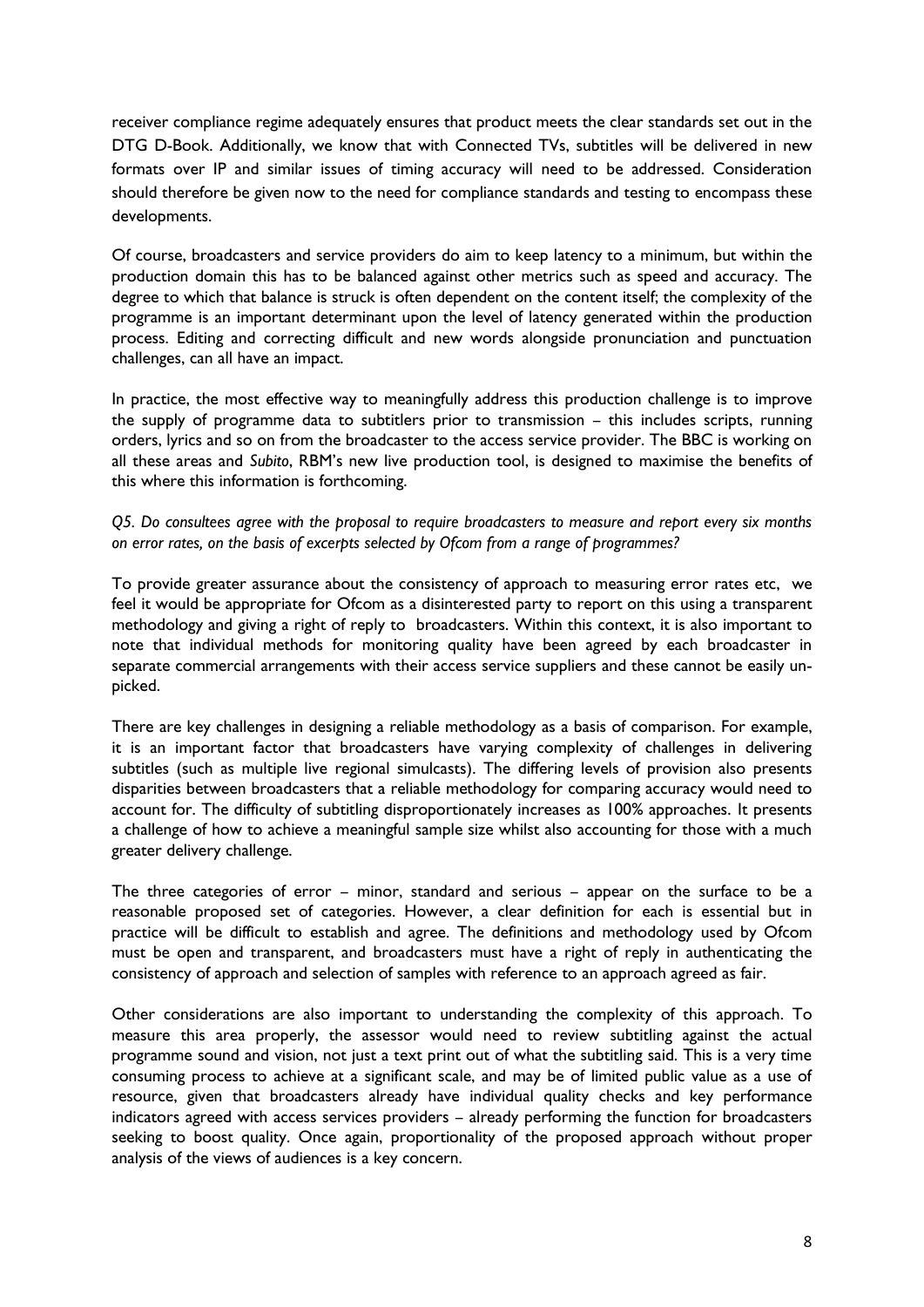As referenced earlier, the requirement that broadcasters retain programmes for 90 days is also an important factor, so the timing and frequency of doing these sample checks would have to work within the confines of this existing requirement.

*Q6. Do consultees have any views on the advantages and disadvantages of scrolling versus block subtitles for live-subtitled programmes? Taking account of both the advantages and disadvantages, which approach would consultees prefer, and why?* 

We would welcome feedback from subtitling users on which is the preferred style – and this may be a useful question for professional market research with regular users of subtitles.

It is generally recognised that block subtitles are easier to read. To this end, it is welcome that the new system *Subito*, RBM's live production tool, will deliver prepared block live subtitles for repeated reports within News output.

However, it's important to recognise that live block subtitles involve a compromise on other criteria considered in this consultation. Delivering block subtitles universally would necessarily increase delays for live subtitling. If latency is a significant issue from a professional survey, then there is a question of priority between the two outputs. It should also be noted that it is well understood that reading scrolling subtitles becomes a habit for those who rely on them.

*Q7. What are the factors that might facilitate or hinder the insertion of a delay in live transmissions sufficient to improve the quality of subtitling? Ofcom would particularly welcome the views of broadcasters on this question.*

For our audiences, live is one of the key expectations and benefits of the TV platform. It creates shared experiences for national moments as they happen, ranging from:

- $\circ$  Sport and the sense of shared experience as a nation that moments of tension and celebration in the Wimbledon final or the Olympics brings, whether you're in the live audience or viewing from the living room
- o Special events (such as royal occasions or 'countdown' moments such as New Years' Eve)
- o Breaking news that endures in collective memory. It connects the living room as an otherwise atomised physical location into the shared, focal moments for the nation, wherever they're happening.

These are just a few examples of the experiences that carry strong social value for all audiences, and it's therefore our duty as a public service broadcaster to ensure that they are accessible to everyone.

When audiences know that moments captured on television are live, it creates different expectations and presents a different creative proposition with the sense of spontaneity it brings – mistakes could happen, improvisation could be necessary, they can be confident that what they're seeing is as it is happening and without any significant delay or editing. Those surprises, and the reactivity required by the production and on-screen team, is tangibly shared with the audience, creating a distinctive atmosphere, energy, excitement and enthusiasm during key moments such as the live final of Strictly Come Dancing or the General Election. It is a core part of what has made television such a powerful and compelling medium, and helped drive an enduring appetite for linear content.

Live TV then is essential to creating a shared experience, but it's also crucial to the BBC that that shared experience is then made universally accessible. That is why we committed to subtitling 100%